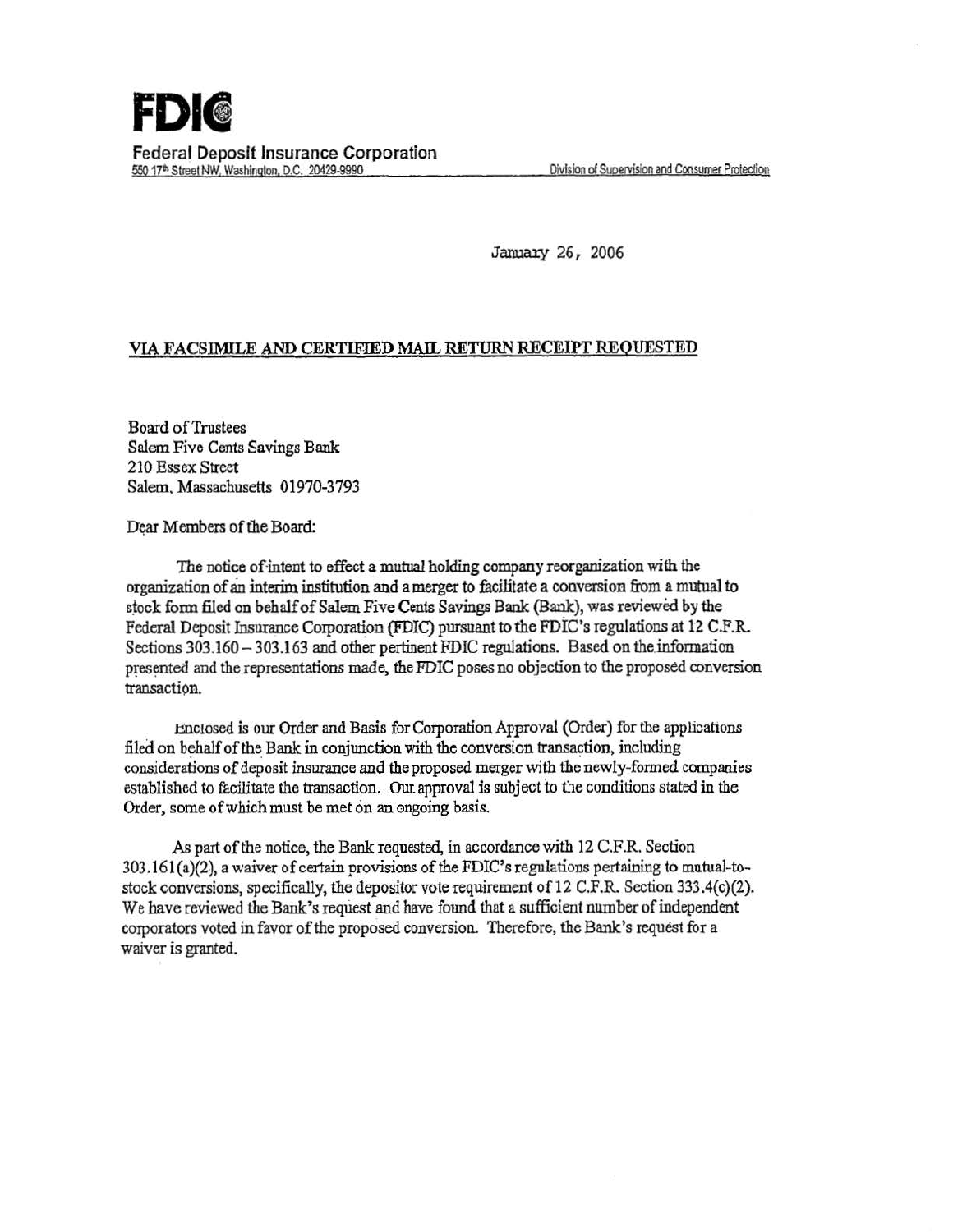Board ofDirectors Salem Five Cents Savings Bank Page 2

In addition, acting on behalf of the Board of Directors of the Federal Deposit Insurance Corporation under delegated authority, I have approved the application of Bank to purchase assets and assume liabilities of Heritage Co-operative Bank, Salem, Massachusetts. The approval is subject to the conditions included in the attached Order and Basis which addresses this acquisition.

Please notify the Boston Area Office in writing when the proposed transactions have been conswnmated. If an extension of time limit included in the Orders are required, a letter requesting a specific extension of the limitation, including reasons therefore, should be submitted to the Boston Area Office.

Sincerely,

IS/ Jøhn M. Lane Debuty Director

Enclosure

cc: Carol Hempfling Pratt Foley Hoag LLP. Seaport World Trade Center West 155 Seaport Boulevard Boston, Massachusetts 02210-2600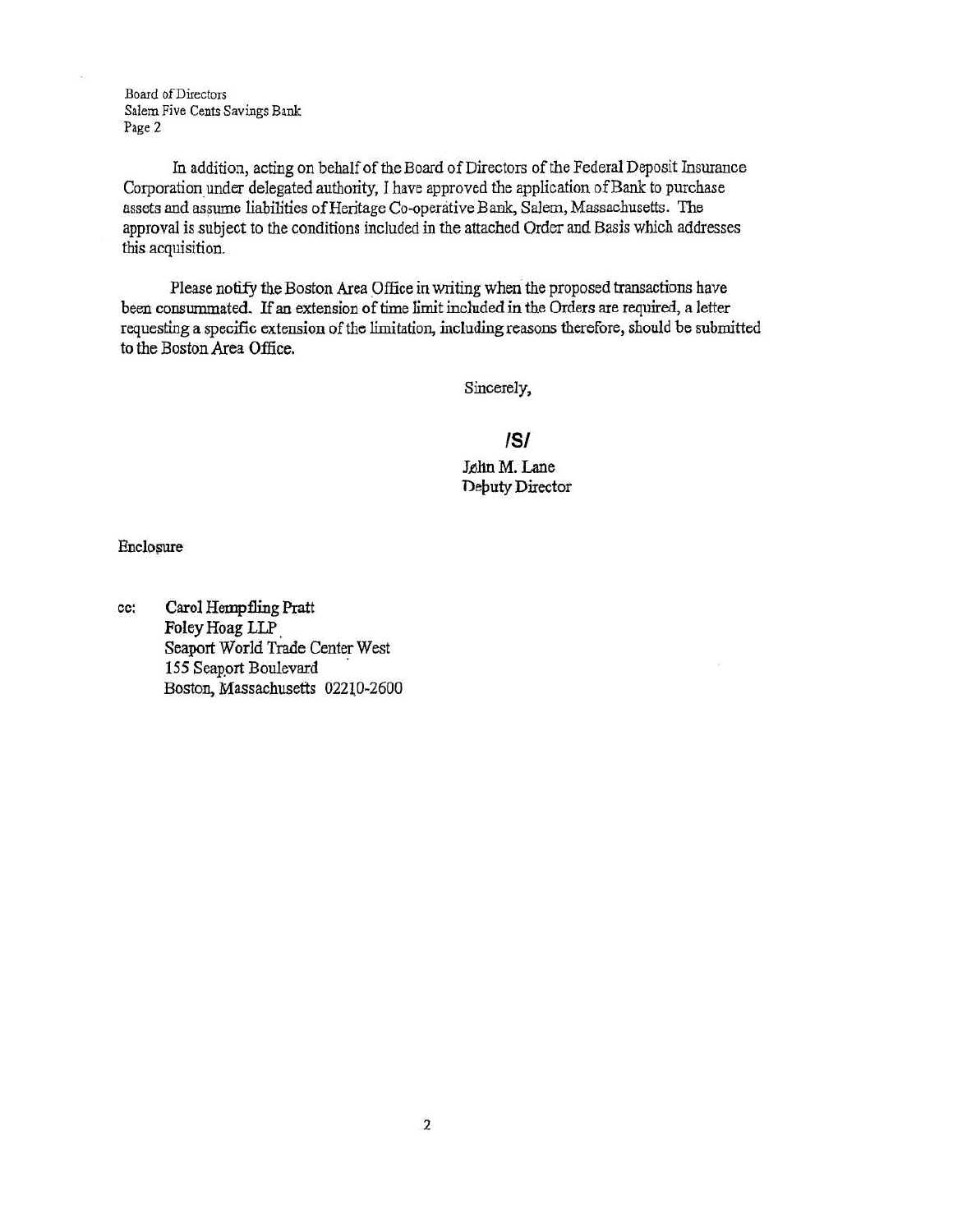## FEDERAL DEPOSIT INSURANCE CORPORATION

Salem Five Cents Savings Bank Salem, Essex County, Massachusetts

Application for Federal Deposit 1nsurance and Consent. *to* Merge

## ORDER AND BASIS FOR CORPORATION APPROVAL

Pursuant to Section 5 and Section 18(c) and other provisions of the Federal Deposit Insurance (FDI) Act. an application has been· filed on behalf of Salem Five Cents Savings Bank. Salem, Massachusetts (Mutual Institution), currently a state-chartered, mutually-owned Bank Insurance Fund (BIF) member with total resources of\$1,897 ,832,000 and total deposits of \$1,318,247,000 as of September 30, 2005, for the FDIC's consent to merge with Salem Five Cents Interim Stock Bank, Salem, Massachusetts, a proposed new interim, state-chartered stock savings bank. In addition, applications have been filed for Federal deposit insurance for Salem Five Cents Interim Mutual Bank (a de *nuvo* mutual savings bank to be subsequently organized into a mutual holding company) and Salem Five Cents Interim Stock Bank. In connection with the proposed transaction. Mutual Institution has filed an application to acquire the assets and assume the liabilities of Heritage Co-operative Bank, Salem, Massachusetts, which is being dealt with in a separate action.

The transaction is to effect the Mutual Institution's plan of reorganization which, solely to facilitate such undertaking, provides for:

- Salem Five Cents Savings Bank to organize a new *de novo* mutual savings bank under Massachusetts law to be known as Salem Five Cents Interim Mutual Bank.
- Salem Five Cents Interim Mutual Bank to reorganize its mutual savings bank to become a mutual holding company to be known as Salem Five Bancorp.
- Salem Five Bancorp to establish a Massachusetts stock corporation subsidiary to be known as Salem Five Cents Interim Stock Bank.
- Salem Five Cents Savings Bank to immediately merge with and into Salem Five Cents Interim Stock Bank, under the name of Salem Five Cents Savings Bank, but with the charter of the Salem Five Cents Interim Stock Bank surviving (Resultant Bank).

Upon consummation of the reorganization, the deposits of the Salem Five Cents Savings Bank will continue to be insured under the BIF. On the effective date of the reorganization, Salem Five Cents Savings Bank will be a stock bank that is wholly~owned by Salem Five Bancorp. Applications for the establishment of Salem Five Bancorp have been filed with the Board of Governors of the Federal Reserve System. Following consummation of the merger, Salem Five Cents Savings Bank will operate the same banking business, with the same management, at-the same locations now being served by the Mutual Institution. The proposed transaction, per se, will not alter the competitive structure of banking in the market served by the Mutual Institution.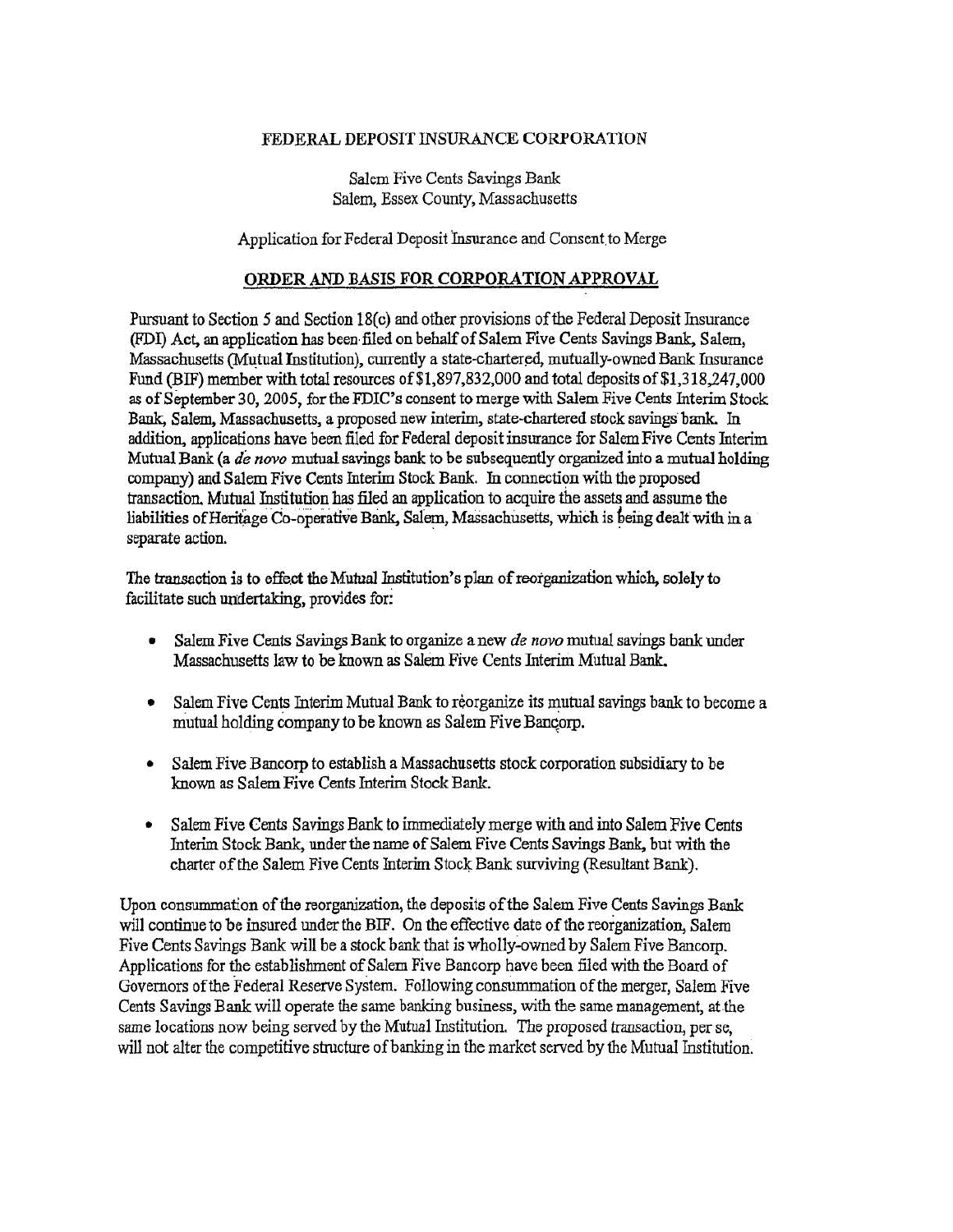Salem Five Cents Savings Bank's main office will continue to be located at 210 Essex Street, Salem, Massachusetts.

Notice of the proposed transaction, in a fonn approved by the FDIC, has been published pursuant to the FDI Act. A review of available information, including the Community Reinvestment Act (CRA) Statement of the proponent, disclosed no inconsistencies with the purposes of the CRA. The Resultant Institution is expected to continue to meet the credit needs of its entire community, consistent with the safe and sound operation of the institution.

In connection with the applications, the FDIC has taken into consideration the financial and managerial resources and future prospects of the proponent banks and the Resultant Bank, the convenience and needs of the community to be served, and the effectiveness of the Resultant Bank's efforts in combating money laundering activities. In connection with the applications for deposit insurance, the FDIC has taken into consideration the: financial history and condition; adequacy of the capital structure; future earnings prospects; general character and fitness of management; risk to the insurance fund; convenience and needs of the community; and consistency of corporate powers. Having found favorably on all statutory factors and having considered other relevant information, including reports on the competitive factors furnished by the Comptroller of the Currency, the Board of Governors of the Fedetal Reserve System, the Office of Thrift Supervision, and the Attomey General of the United States, it is the FDIC's judgment that the applications should be and hereby are approved, subject to the following conditions:

- 1. That, except for the proposed transfer of stock to Salem Five Bancorp, no shares of the stock of Salem Five Cents Savings Bank shall be sold, transferred or otherwise disposed of, to any person (including any Employee Stock Ownership Plan) unless prior notice is provided to, and non-objection is received from, the FDIC;
- 2. That, prior to a sale, transfer or other disposition of any shares of Salem Five Cents Savings Bank by Salem Five Bancorp, to any person (including any Employee Stock Ownership Plan) or a conversion of Salem Five Bancorp, to stock form, Salem Five Cents Savings Bank will provide written notification to the FDIC and provide the FDIC with copies of all documents filed with the state and Federal banking and/or securities regulators in connection with any sale, transfer, disposition or conversion;
- 3. That, should any shares of stock of Salem Five Cents Savings Bank be issued to persons other than Salem Five Bancorp, any dividends waived by Salem Five Bancorp must be retained by Salem Five Cents Savings Bank and segregated, eannarked or otherwise identified on its books and records; such amounts must be taken into account in any valuation of the institution and factored into the calculation used in establishing a fair and reasonable basis for exchanging shares in any subsequent conversion of Salem Five Bancorp, to stock form; such amounts shall not be available for payment to or the value thereof transferred to minority shareholders, by any means including through dividend payments or at liquidation;